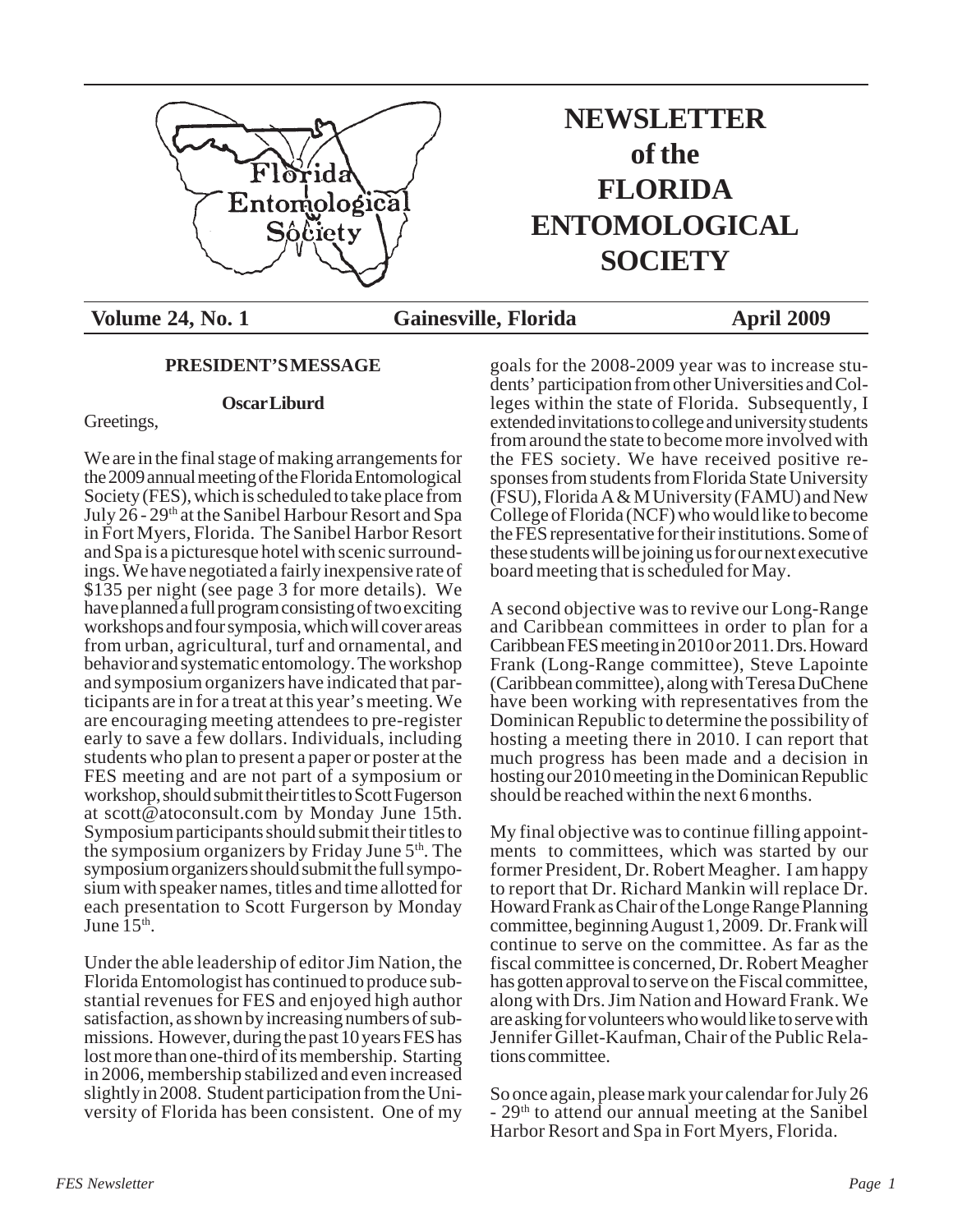#### \*\*\*\*\*\*\*\*\*\*\*\*\*\*\*\*\*\*\*\*\*\*\*\*\*\*\*\*\*\*\*\*\*\*\*\*\*\*\*\*\*\*\*\*\*\*\*\*

## **EXECUTIVE COMMITTEE MEETING MINUTES**

The edited minutes of the Executive Committee meeting held October 22, 2008 at the USDA-ARS in Gainesville, Florida are as follows:

**Business Manager Report (T. DuChene):** Total balance of funds and account transfers were discussed. The Annual Meeting lost \$5,876. This is within the usual margin. Membership totals were listed. Dues, meeting, and the journal are broken out as individual departments.

**Student Activities (D. Hahn):** Support by FES for student travel to ESA meetings, and its allocation, were discussed. Further support for student travel to the ESA meetings is requested, if affordable. At least \$1,000 was requested. A discussion of the pros and cons of supporting another society's meetings ensued. A motion for a \$2,000 increase was made and passed unanimously.

*Florida Entomologist* **publication: Possible use of PubMed Central (PMC) (T. Walker):** In the past, PMC has not been compatable with the BioOne format, so the Florida Entomologist did not join with PMC. Now PMC can use the upgraded BioOne format, so joining is recommended. The exposure is excellent-better than almost any other venue due to free access.

**Long Range Planning (H. Frank):** For a Caribbean Conference, three of the big Caribbean islands may be conducive and able to house entomologists. The LRP committee is also in charge of fostering relations with other scientific and technical organizations. Possibilities: The Center for Systematic Entomology, which publishes Entomundi; the Tropical Lepidoptera Society, which publishes the Journal of Lepidoptera Research; and the Coleoptera Society, with common FES members in Florida. Collaborative symposia are also possible at FES meetings. Current membership: H. Frank, C. Vazquez, N. Leppla, R. Mankin, S. Lapointe.

**Public Relations (J. Gillett-Kaufman)**: In order to attract larger numbers for the annual meeting, she will need workshop information months before the meeting.

**Publications (J. Nation):** BioOne will require a new citation format in 2009; see the FES website for the format. A paper hardcopy is no longer needed; submission by email or CD is acceptable.

**Computer Resources (R. Mankin):** The website has been updated, with guidelines, photos, details on the changes to the Florida Entomologist format, etc.

**Historian/Necrologist (H. Weems):** A new committee chair is needed.

**Operating Guidelines & By-Laws (R. Meagher):** An updated version is now on the website.

#### \*\*\*\*\*\*\*\*\*\*\*\*\*\*\*\*\*\*\*\*\*\*\*\*\*\*\*\*\*\*\*\*\*\*\*\*\*\*\*\*\*\*\*\*\*\*\*\*

# **FIRST CALL FOR OFFICER NOMINATIONS**

The FES Nominations Committee invites you to nominate individuals for the following positions for 2009-2010:

(a) Member at large, and (b) Vice President

By tradition, we rotate Vice President among 1) Academia, 2) Federal and State Government, and 3) Industry. This year the rotation is for Academia.

Executive Committee offices:

Member-at-Large\_\_\_\_\_\_\_\_\_\_\_\_\_\_\_\_\_\_\_\_\_\_\_\_\_

Vice-President \_\_\_\_\_\_\_\_\_\_\_\_\_\_\_\_\_\_\_\_\_\_\_\_\_\_\_

The Nominations Committee will put together a final nominations list. An election ballot will be printed in the May/June Newsletter. Winners will be announced at the Annual Meeting in July during the Business Meeting.

Please email your nominations (feel free to nominate yourself) to:

\*\*\*\*\*\*\*\*\*\*\*\*\*\*\*\*\*\*\*\*\*\*\*\*\*\*\*\*\*\*\*\*\*\*\*\*\*\*\*\*\*\*\*\*\*\*\*\*

Rob Meagher 1700 SW 23rd Drive Gainesville, FL 32608 352-374-5756 Email: rmeagherjr@juno.com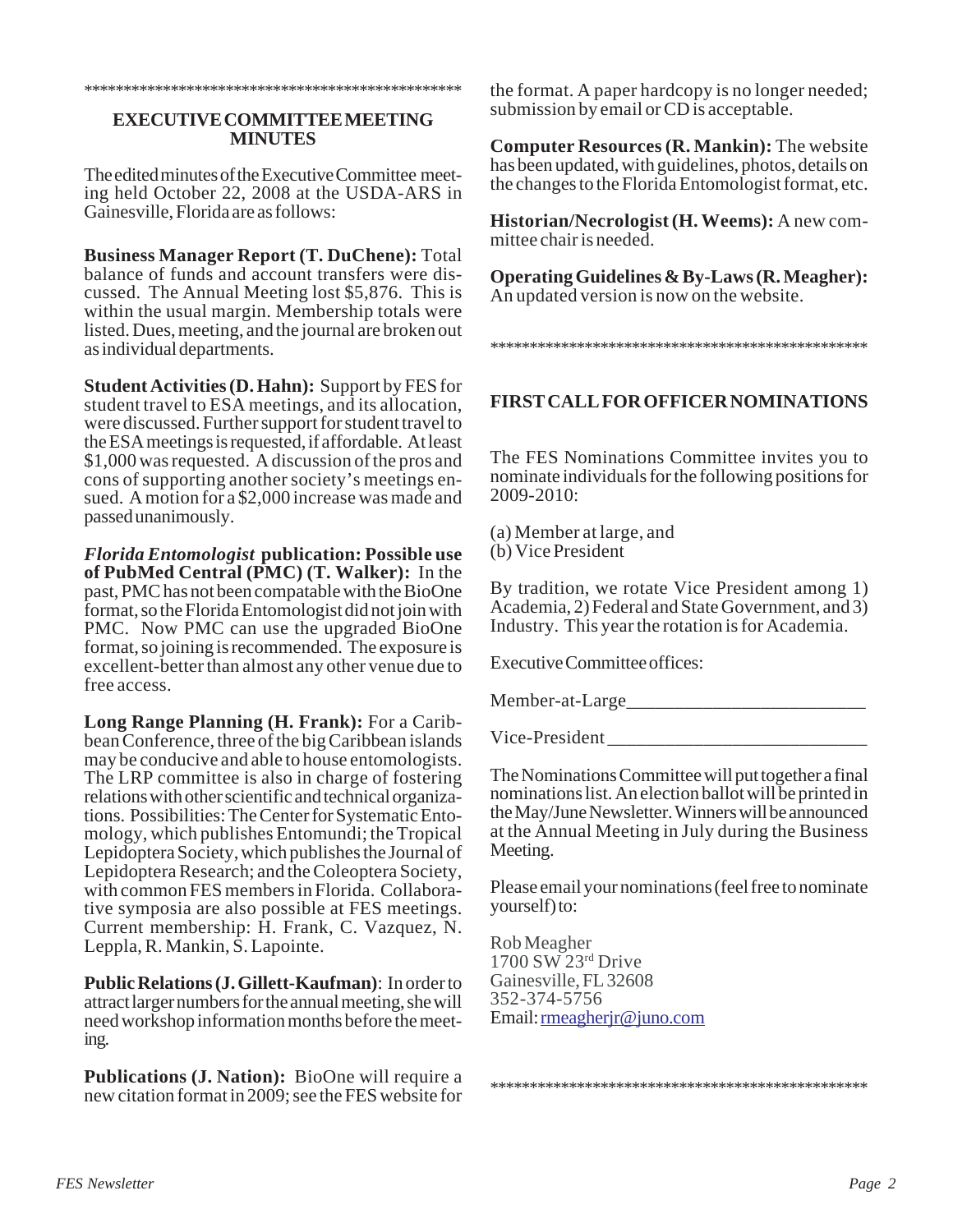

**92nd ANNUAL MEETING OF THE FLORIDA ENTOMOLOGICAL SOCIETY**

**July 26-29 2009**

Sanibel Harbour Resort & Spa 17260 Harbour Pointe Drive Fort Myers, FL 33908

Reservations: 800-767-7777

# http://www.sanibel-resort.com

# Hotel Room **Registration Deadline** is **July 11, 2009**

Room rates: Guest rooms: \$135/day Guest suites: \$175 2-Bedroom condo: \$250 **Pre-registration form on page 7**

\*\*\*\*\*\*\*\*\*\*\*\*\*\*\*\*\*\*\*\*\*\*\*\*\*\*\*\*\*\*\*\*\*\*\*\*\*\*\*\*\*\*\*\*\*\*\*\* For annual meeting updates visit: www.flaentsoc.org

# **FIRST CALL FOR AWARD NOMINATIONS**

Hello,

After you read this, take some time from your busy schedule and think about your fellow coworkers for several minutes. Many of them are deserving of recognition for their expertise in the various fields of entomology. You can recognize valued coworkers by nominating them for an award. Remember, our society gathers strength from the service provided by our members. A listing of past winners can be found on the FES website at: http://www.flaentsoc.org/ archives.htm#commmemb. Then click on '2008 Revisions to Guidelines/Awards Lists' and go to page 76 of this document.

Thanks! Chris

# **Nominate someone today for the following awards:**

- 1) Entomologist-of-the-Year
- 2) Annual Achievement Award for Teaching in Higher Education
- 3) Annual Achievement Award for Teaching in K-12
- 4) Annual Achievement Award for Research
- 5) Annual Achievement Award for Extension
- 6) Annual Achievement Award for Industry
- 7) Annual Achievement Award for Research Teams, Laboratories, or Agencies, etc.
- 8) Annual Achievement Award for Regulatory Entomology
- 9) Certificates of Appreciation for Special Service to the Society

To nominate an individual or group, please provide:

1) Name(s) and address(es) of nominee(s).

- 2) Category of nomination.
- 3) Description of present employment including position.
- 4) Specific contribution to the profession of entomology, science, the community or FES.
- 5) The name, address, and telephone number of the individual submitting the nomination.

Please limit the nomination to a maximum of two pages.

Nominations maybe mailed, e-mailed, or FAXed by **June 10, 2009** to:

Christopher Tipping Delaware Valley College 700 East Butler Avenue Doylestown, PA 18901 Office: (215) 489-2449 Fax: (215) 489-4960 Email: Christopher.Tipping@delval.edu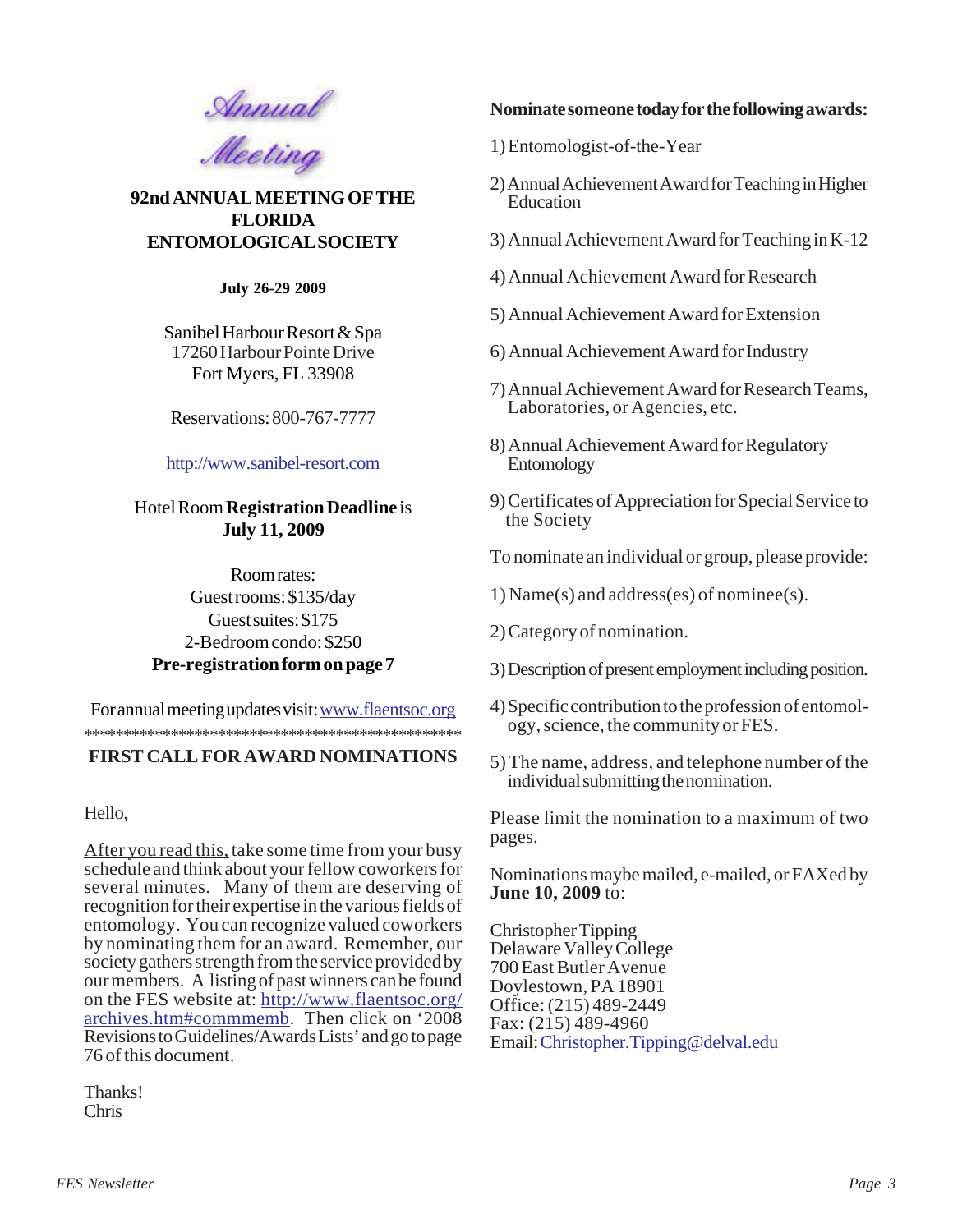#### \*\*\*\*\*\*\*\*\*\*\*\*\*\*\*\*\*\*\*\*\*\*\*\*\*\*\*\*\*\*\*\*\*\*\*\*\*\*\*\*\*\*\*\*\*\*\*\*

## **STUDENT ACTIVITIES COMMITTEE ANNOUNCEMENTS**

A competition for the best M.S and Ph.D. student paper will be held at the upcoming 92nd Annual Meeting of the Florida Entomological Society, **July 26-29 2009,** at the Sanibel Harbour Resort and Spa in Ft. Myers, FL. Awards of \$175, \$150, and \$125 will be made to the first, second and third place papers of each category, respectively. Students wishing to present a paper in the student paper competition must be current members of the Florida Entomological Society. Students should submit a paper title and abstract using the submitted paper form found on page 6. Indicate that the submission is for the student competition. Papers should be **10 minutes long** with 2 minutes allowed for questions. The judging criteria are as follows:

*Organization* (20 points) - sequence of topics logical and effective; introduction, body of talk (material and methods, results), and conclusions coherent; time well used.

*Subject matter* (30 points) – establishment of hypothesis and objectives, appropriate methods to accomplish objectives, conclusions based solely on results and avoidance of repetition of results.

*Relevance of Research* (15 points) – importance of subject matter to the field of entomology, proper justification of hypothesis, important questions addressed.

*Delivery* (15 points) - poise, audibility, expression, eye contact, use of pointer.

*Visual aids* (10 points) - appropriate for subject matter, legible, eye-appealing.

*Handling questions* (10 points) – questions made clear to audience; concise answers to questions, logical and appropriate.

*Conforming to time constraints* (maximum of 8 penalty points; 1 point for each 15 seconds overtime or 30 seconds undertime).

\*\*\*\*\*\*\*\*\*\*\*\*\*\*\*\*\*\*\*\*\*\*\*\*\*\*\*\*\*\*\*\*\*\*\*\*\*\*\*\*\*\*\*\*\*\*\*\*

# **SCHOLARSHIPS, MINIGRANTS AND TRAVEL GRANTS**

\*\*\*\*\*\*\*\*\*\*\*\*\*\*\*\*\*\*\*\*\*\*\*\*\*\*\*\*\*\*\*\*\*\*\*\*\*\*\*\*\*\*\*\*\*\*\*\*

Each year the Florida Entomological Society presents three scholarships and four minigrants to student members at the Annual Meeting. Travel grants are also awarded at the meeting. **All student information in packets should be submitted via e-mail as a SINGLE PDF document!** Letters of recommendation should come via e-mail under separate cover. The format for applying for each of the Florida Entomological Society-sponsored awards are as follows:

*Scholarships* - The Florida Entomological Society will award three \$500 scholarships to students majoring in entomology or a related discipline. The application requirements are:

1. The student must be a current member of the Florida Entomological Society and a full-time student with at least one year remaining in his or her degree program. Applications from undergraduate students will be considered.

2. The application should include:

a. A letter from the applicant, stating his or her future plans in the field of entomology.

b. A curriculum vitae.

c. Letters of recommendation from two faculty members.

d. Transcripts.

*Minigrants* - The Florida Entomological Society will award four minigrants of \$250 each to student members for entomological research.

Applications should include:

- 1. A one-page description of the student's research (include name and contact information).
- 2. A list of the items with the final cost to be pur chased.

*Travel grants* - The Florida Entomological Society allocates funds to assist students with the cost of attending the society's annual meeting. Students presenting posters and talks will have priority to receive these funds (Continued on page 5).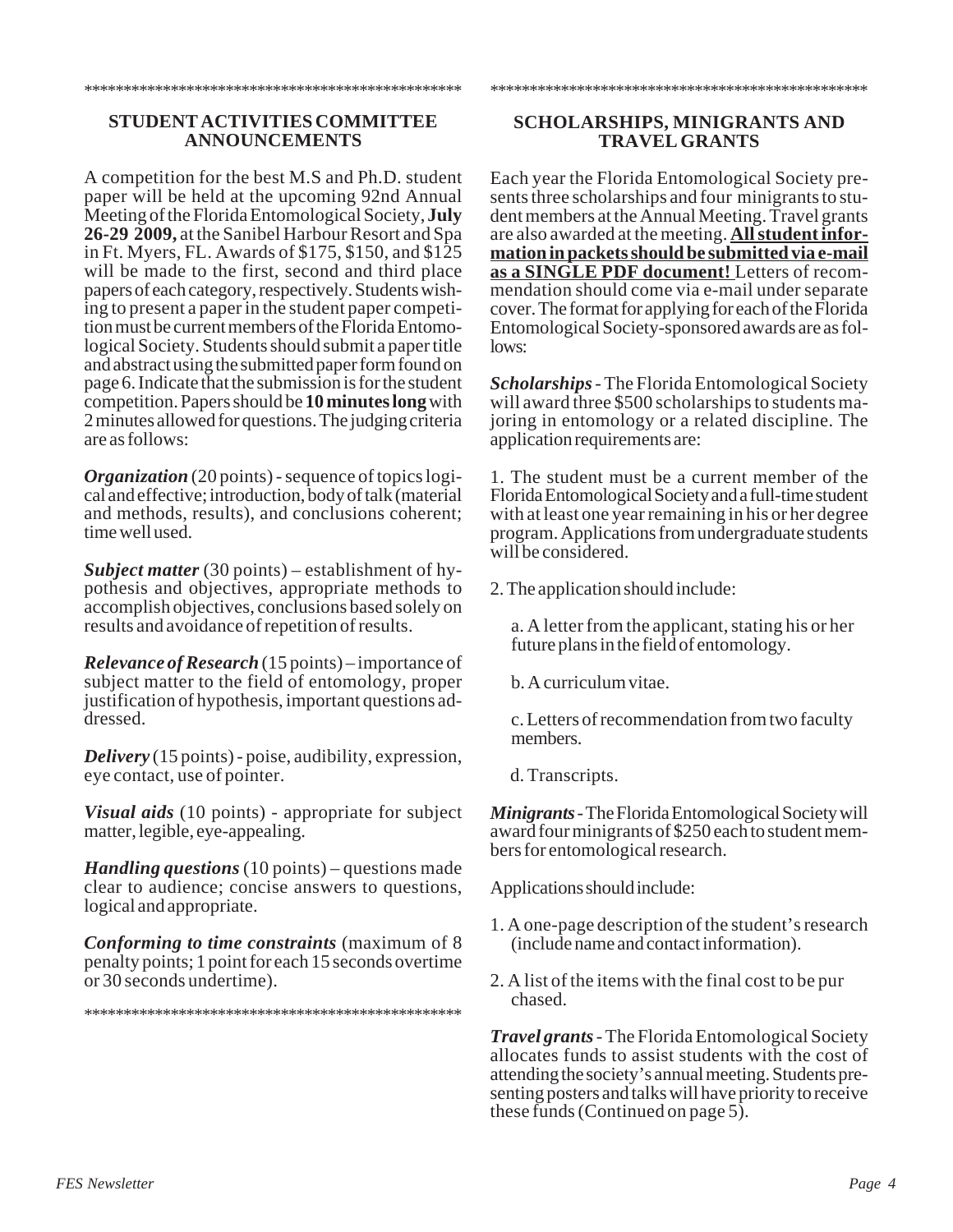Applications should include:

- 1. A letter stating their purpose for attending the meeting (include name and contact information).
- 2. A budget including all potential sources of travel funds.

All applications should be sent via digital form no later than **June 10, 2009** and should be addressed to:

# **Dr. Dan Hahn**,

Student Activities Committee Member, **E-mail:** dahahn@ufl.edu

\*\*\*\*\*\*\*\*\*\*\*\*\*\*\*\*\*\*\*\*\*\*\*\*\*\*\*\*\*\*\*\*\*\*\*\*\*\*\*\*\*\*\*\*\*\*\*\*

# **AUTHOR'S INSTRUCTIONS**

All submitted papers, except student competition papers, should be 8 minutes long with 2 minutes for questions. Student competition papers are 10 minutes long with 2 minutes for questions. Posters should be no larger than  $48"$  x  $48"$ . The deadline for submission of titles and abstracts is June 15, 2009. Titles and abstracts should be sent to Scott Ferguson (contact information on SUBMITTED PAPER FORM located on page 6).

Authors must submit as PowerPoint® presentations. A laptop computer (preloaded with presentations), a LCD projector, and a laser pointer will be provided for each session. **Please bring the presentation to the meeting (saved on a USB flashdrive or CD) and give to Wayne Hunter on Monday morning (July 27th).**

Symposium speakers should submit their presentations directly to their organizer.

# **For questions, contact:**

Wayne Hunter Local Arrangements Chair Email: Wayne.Hunter@ars.usda.gov

# **Electronic copies of poster presentations may be submitted in pdf format to:**

\*\*\*\*\*\*\*\*\*\*\*\*\*\*\*\*\*\*\*\*\*\*\*\*\*\*\*\*\*\*\*\*\*\*\*\*\*\*\*\*\*\*\*\*\*\*\*\*

Richard Mankin Email: rmankin@nersp.nerdc.ufl.edu

# **CALL FOR MEMBERS AND EVENTS**

In the Newsletter, we would occasionally like to include information about FES members. Please refer to the requested items for each category and let your colleagues know what you have been up to lately. This information should be sent to Cara Vazquez.

- 1. Invitational talks, keynote speeches etc.: Speaker, organization, meeting, date, location and title of talk.
- 2. Honors & Awards: Recipient, title of award, given for and given by.
- 3. International Activities: Person, date, activity and funding source.
- 4. Grants/Contracts: Principal investigator(s), project title, funding source and project description.
- 5. Major Publications (Books, Monographs, Chapters) Authors, title and citation.
- 6. National or Branch Offices: Person, office held, organization and dates.
- 7. Moving up: Person on the move, old position, new position, location, date of change and responsibilities.
- 8. Visiting Entomologists: Visitor(s), visiting from, dates, purpose of visit, host and location.
- 9. On Leave: Person, new location, dates and activity.
- 10.Community Activities: Person, project description, organization, location and dates.

\*\*\*\*\*\*\*\*\*\*\*\*\*\*\*\*\*\*\*\*\*\*\*\*\*\*\*\*\*\*\*\*\*\*\*\*\*\*\*\*\*\*\*\*\*\*\*\*

This newsletter is published irregularly between issues of the Journal of the Society,*The Florida Entomologist*. It is intended for the publication of subjects of interest to the members of the Florida Entomological Society. Articles, announcements, awards and other news about FES members are solicited from the membership and should be emailed to editor Cara Vazquez at cara.vazquez@scynexis.com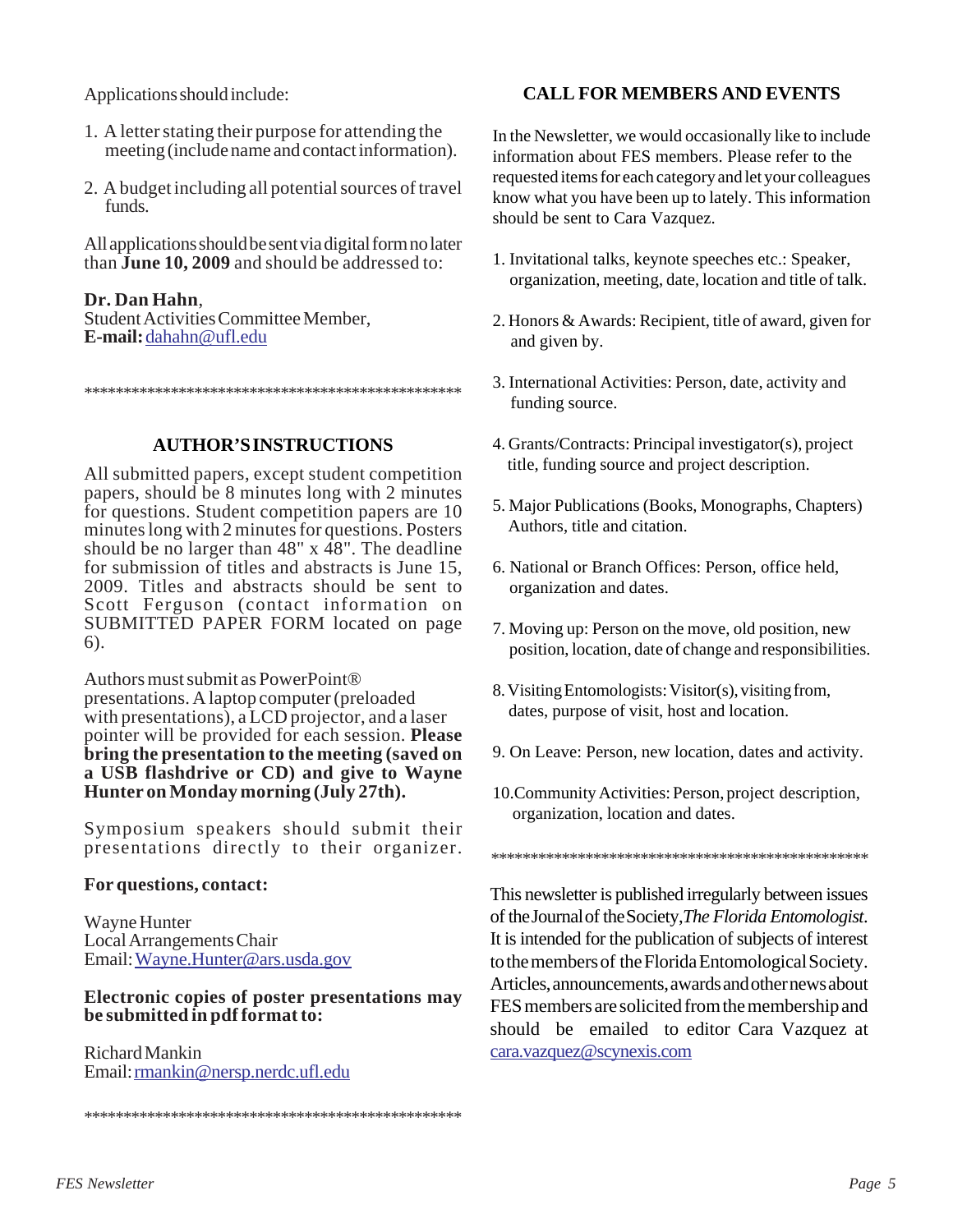# **SUBMITTED PAPER FORM**

# \_\_\_\_ Oral presentation **Return to:** Scott Ferguson **Note:** Presentation Program Chair, FES

\_\_\_\_ M.S. Competition Phone: (772) 643-5658 \_\_\_\_ Ph.D. Competition

## **DEADLINE: Monday June 15, 2009**

**(Please type or print)**

## **Author's Name(s) (UNDERLINE Presenting Author):**

## **Presenting author's contact information (for confirmation of paper's receipt);**

Mailing address:

Email address:

Phone number:

**Title of Paper:**

**Affiliation and address of the first (presenting) author:**

**Abstract (75 words or less):**

\_\_\_\_ Symposium Participant 2940 3rd Street SW Vero Beach, FL 32968 **Student Paper:** Email: Scott @atoconsult.com